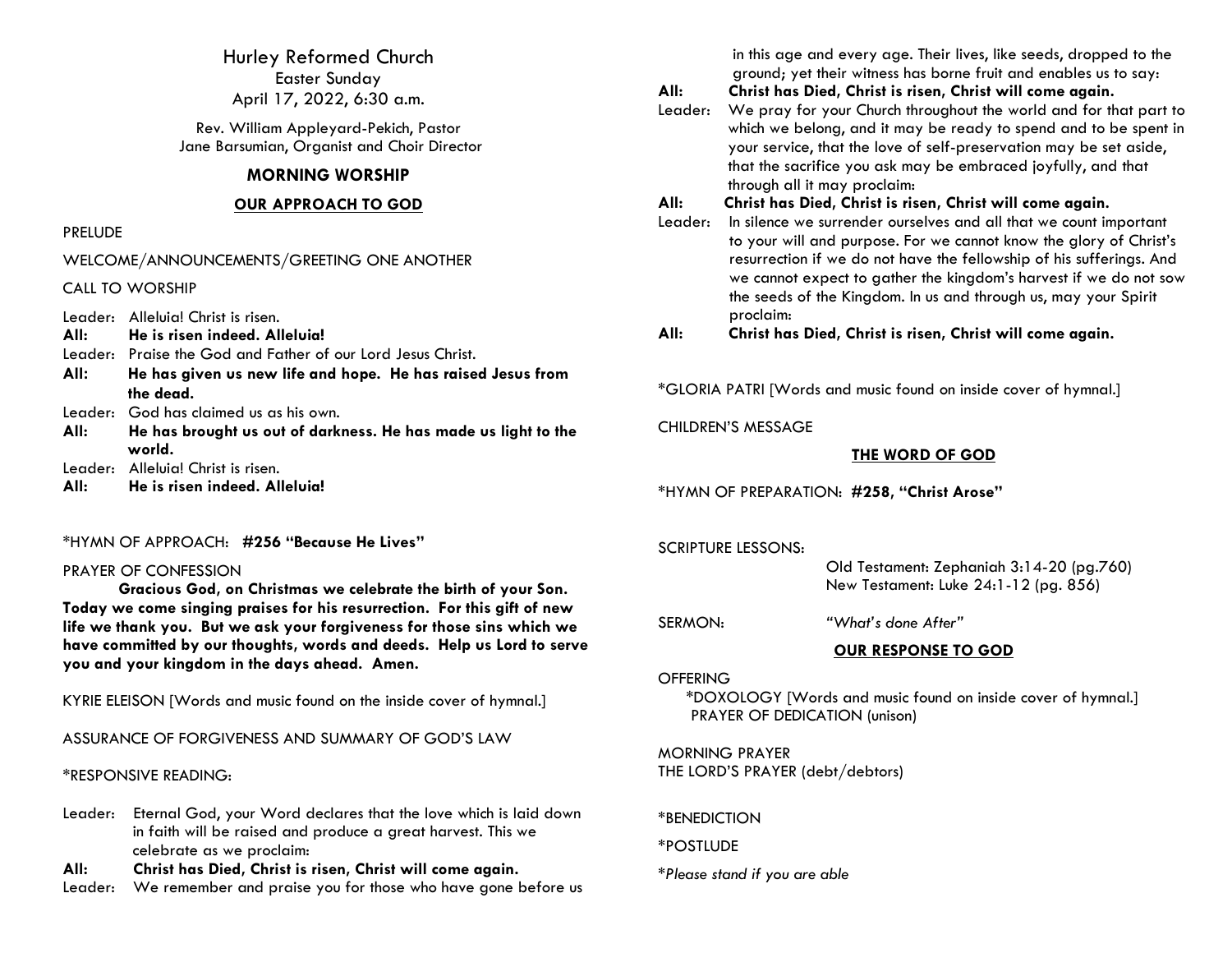#### **Welcome to Hurley Reformed Church!**

With joy we welcome your presence among us today. Let the words of the psalmist set the tone of our worship: "Sing praises to the LORD, O you faithful ones, and give thanks to his holy name--joy comes with the morning" (Psalm 30:4-5 NSRV)

**In Person and Zoom Worship** happens at 10am!

**Ushers assisting in the service** are Chris Decker and Bob Kindt

**Please join us** in Schadewald Hall after worship for light breakfast items! Thank you to Barb Hornbeck and Kelly Maggiore for providing them this week!

**Flowers on the Alter** are our Easter Plants

**Mission of the month-** Peoples Place

#### **Reach out to those who need your support in their day to day needs:**

Judy Bell (Terry Gaffken's mom) needs prayers; Shirley Ruth is in Golden Hill; Bev Roosa is at the Terraces at Brookmeade; Fred Horvers is at TenBroeck; Lori Pinkham is in Wingate at Ulster; Anthony DiPietro (son of MaryAnn DiPietro); Marie Dressel. David Giles, Barbara Sartorius in New Hampshire

**Audio recordings** of the weekly sermon are available on our website, HurleyReformedChurch.org.

# **Hurley Reformed Church**

11 Main Street, PO Box 328, Hurley NY 12443 845-331-4121 www.HurleyReformedChurch.org

# **Staff**

Rev. William Appleyard-Pekich Tara Lockart- Church Secretary pastor@HurleyReformedChurch.org admin@HurleyReformedChurch.org

Organist/Choir Director – Treasurer – Arlene Cotich Jane Barsumian, M.Ed.

**Consistory 2022**

Dennis Croswell, *Property & Maintenance* Allan Dumas Christopher Decker, *Finance* Lee Gable Glenn Decker, *Senior Elder* Jeanne Quenzer Lisa Longto, *Clerk* David Kent, *Youth Ministry* Linda Moon, *Missions* Dino Sumerano, *Worship* Bill Baldinger Robert Kindt, *IT*

#### **Elders Deacons**

Hours: T,W,TH,F, 9-2

Rev. Charles E. Stickley, *Pastor Emeritus*

**Stickley Gardens Columbarium . . .** A sacred place of beauty and contemplation. (*Located on the south lawn of the church.)* 

The lone candle on the chancel is our Peace Candle. It represents this church's support for the men and women in military service, and our prayer that one day we will live in a world where their sacrifice is no longer needed.



Hurley Reformed Church Hurley, New York

# The Rev. William Appleyard-Pekich Minister of Word and Sacrament

#### *Welcome*

*May the doors of this church be wide enough to receive all who need human love and fellowship, and a Father's care; and narrow enough to shut out all envy and hate.*

*Enter to Worship Depart to Serve*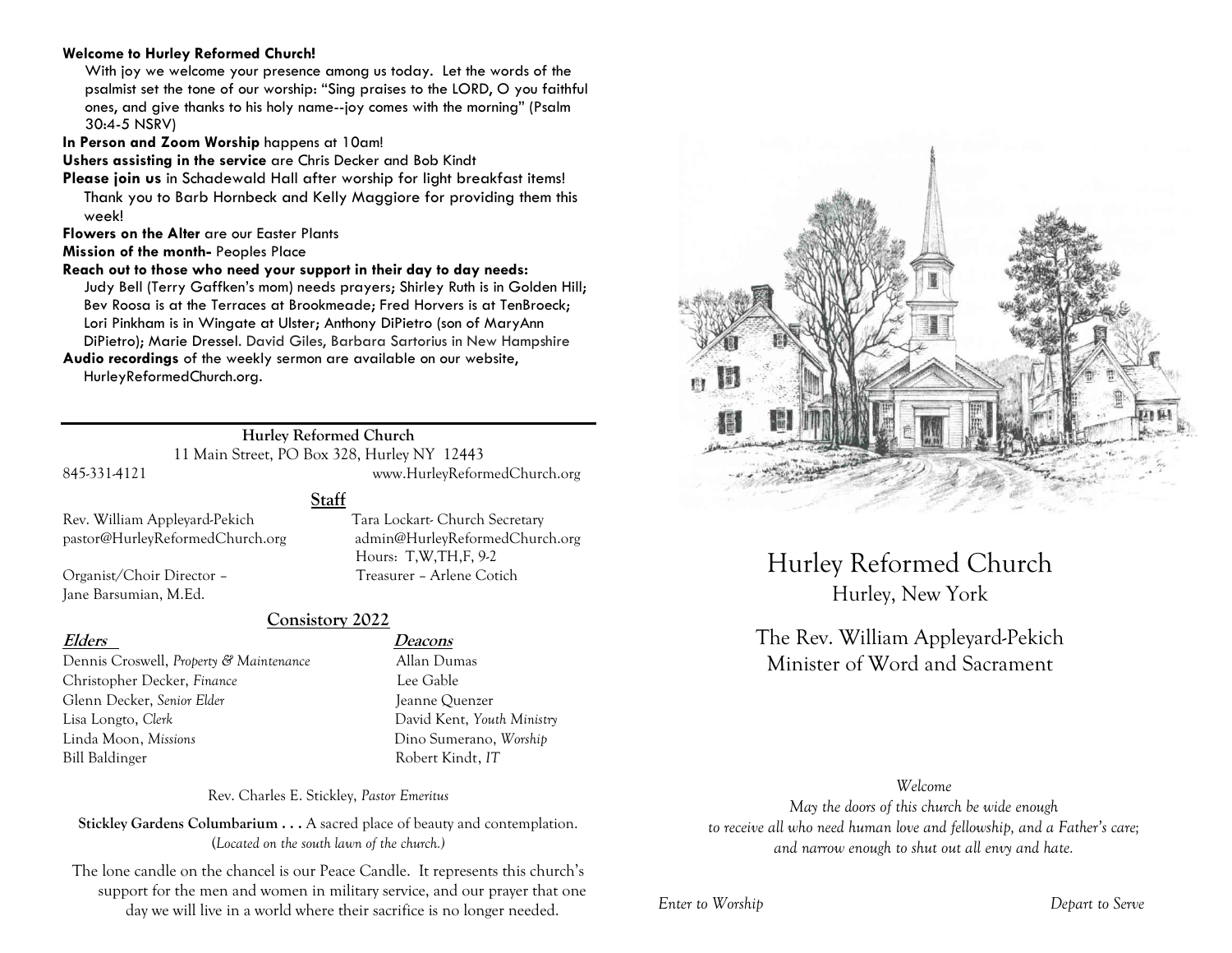# **#256 Because He Lives**

God sent His son, they called Him Jesus; He came to love, heal and forgive. He lived and died to buy my pardon; An empty grave is there to prove my Savior lives.

# Chorus

Because He lives, I can face tomorrow; Because He lives, all fear is gone. Because I know He holds the future And life is worth the living Just because He lives.

How sweet to hold a newborn baby And feel the pride and joy he gives; But greater still the calm assurance: This child can face uncertain days because He Lives.

# Chorus

Because He lives, I can face tomorrow; Because He lives, all fear is gone. Because I know He holds the future And life is worth the living, Just because He lives.

And then one day I'll cross the river; I'll fight life's final war with pain. And then, as death gives way to victory, I'll see the lights of glory and I'll know He reigns.

# Chorus

Because He lives, I can face tomorrow; Because He lives, all fear is gone. Because I know He holds the future And life is worth the living Just because He lives!

# **#258 Christ Arose**

Low in the grave He lay Jesus my Savior! Waiting the coming day Jesus my Lord!

Up from the grave He arose With a mighty triumph o'er His foes . He arose a Victor from the dark domain , And He lives forever with His saints to reign . He arose! (He arose) He arose! (He arose) Hallelujah! Christ arose!

Vainly they watch His bed Jesus, my Savior! Vainly they seal the dead Jesus my Lord!

Up from the grave He arose , With a mighty triumph o'er His foes . He arose a Victor from the dark domain , And He lives forever with His saints to reign . He arose! (He arose) He arose! (He arose) Hallelujah! Christ arose!

Death cannot keep his prey Jesus, my Savior! He tore the bars away Jesus my Lord!

Up from the grave He arose , With a mighty triumph o'er His foes . He arose a Victor from the dark domain , And He lives forever with His saints to reign . He arose! (He arose) He arose! (He arose) Hallelujah! Christ arose!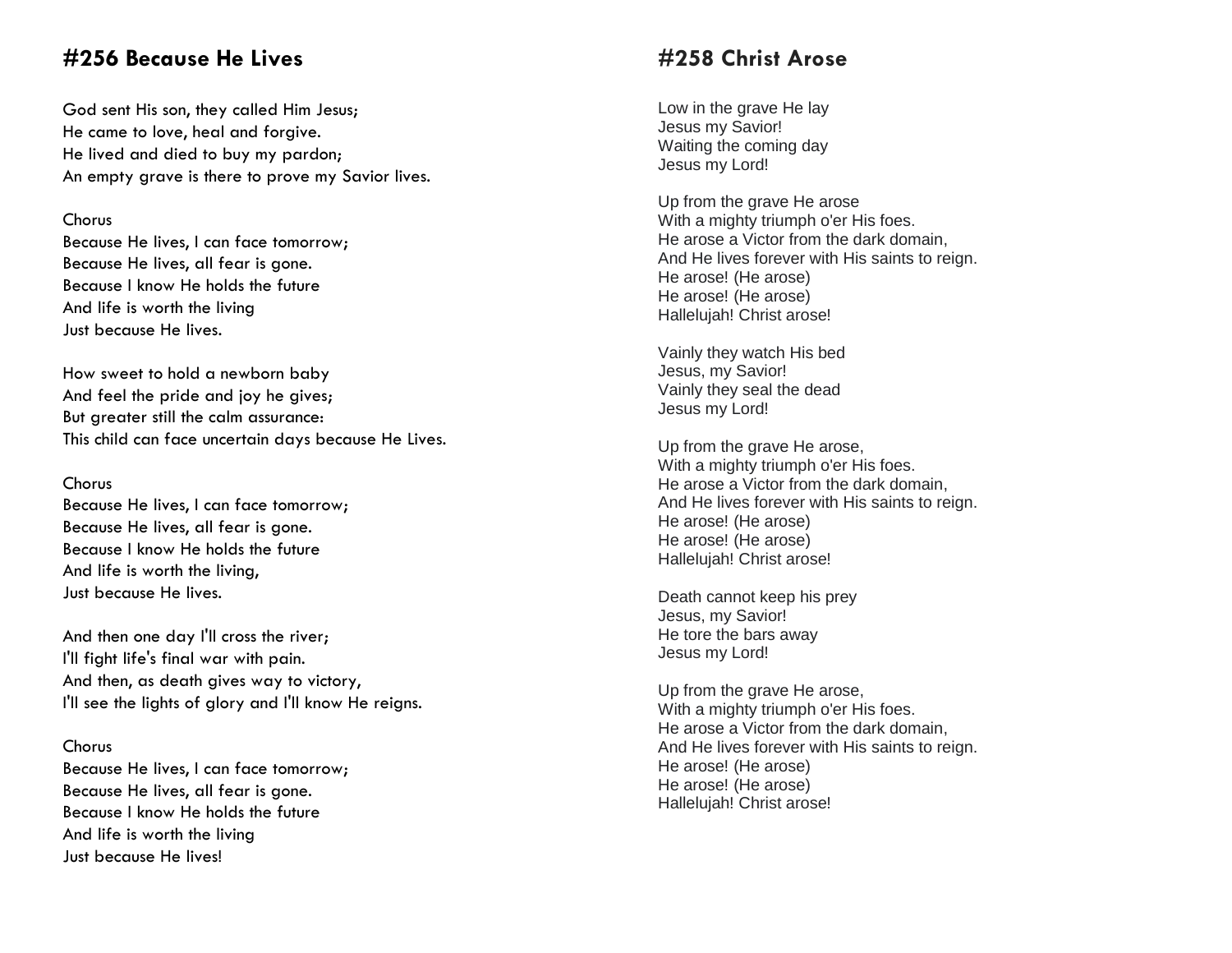# **New Bibles**

# **Announcements- April 17, 2022**

- **Our Sit to Stand Class is looking for more participants!!** Every Monday at 1pm in Shadewald Hall, \$15/class, contact Ruth Beyl (845-688- 2516)
- **Flower and Refreshments** sign-up sheets are on the wall in Shadewald Hall for anyone that would like to sign up for a date!
- **Prayer Squares**-Prayer squares are available in a basket in the Narthex. Please take one if you know of someone in need of prayer. You may also carry one in your pocket as a reminder to pray for someone, you think needs prayer. The knitter has pray fully knitted it for you.
- **New Bibles** have arrived! Please see the attached form if you would like to sponsor one.
- Spring Clean Up is April 30<sup>th</sup>, 9am-12pm if anyone would like to help!
- **Adult Education Class**-Rev. Ruth Kent will be leading an adult ed. class, if you are interested let Rev Bill know ASAP!
	- Title: Spirituality 101 An Overview
	- *Session 1*, April 18: Introduction. Many Americans now report themselves as being "spiritual but not religious." What is spirituality, anyway?
	- *Session 2*, April 25: Survey of spiritual practices in history and around the world.
	- *Session 3*, May 2: Spirituality and health how spiritual practices affect body and brain



Some months ago, when social distancing and other measures lightened and while returning Bibles and hymnals were being placed back in their pews a problem was noticed. Well, maybe not a problem. We were running out of Bibles. Now this might seem like not much of a problem since obviously if a Bible has left, we hope that wherever it ended up it is being used. But we were presented with the difficulty that the current Bibles in our pews are no longer printed. Through a gift we were able to replace them all with some extras. I'd like to invite you to sponsor as many Bibles as you feel led, in memory or in honor of someone. In order to do so just fill out the form below, and submit or attach \$15 per Bible. If you need more forms give the church office a call during the week.

| # of Bibles:________                                      |
|-----------------------------------------------------------|
|                                                           |
|                                                           |
|                                                           |
|                                                           |
| Please make checks out to the Hurley Reformed Church      |
| and                                                       |
| return with this form to the church office or by mail to: |
| <b>Hurley Reformed Church</b>                             |
| 11 Main St.                                               |
| <b>PO Box 328</b>                                         |
| Hurley, NY 12443                                          |